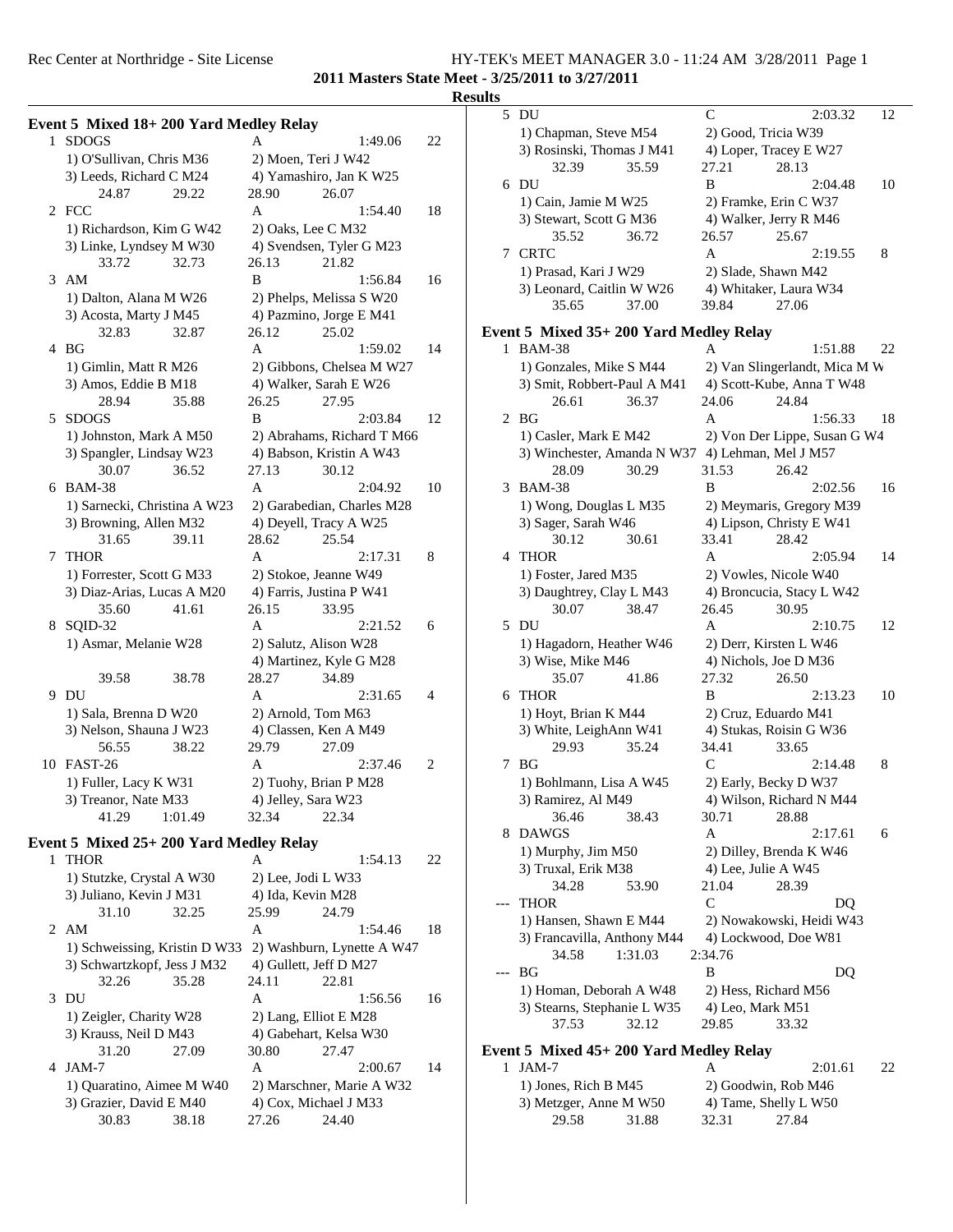### Rec Center at Northridge - Site License HY-TEK's MEET MANAGER 3.0 - 11:24 AM 3/28/2011 Page 2 **2011 Masters State Meet - 3/25/2011 to 3/27/2011**

### **Results**

| (Event 5 Mixed 45+200 Yard Medley Relay)<br>2 IM-21<br>A<br>1) Freund, Shelle J W46<br>2) Blodgett, Bob H M60<br>3) Nolte, Chris C M54<br>4) Garnier, Kathy L W50<br>32.76<br>27.22<br>41.13<br>25.52 |               |                     |
|-------------------------------------------------------------------------------------------------------------------------------------------------------------------------------------------------------|---------------|---------------------|
|                                                                                                                                                                                                       |               | 2 S                 |
|                                                                                                                                                                                                       | 18<br>2:06.63 | $\mathbf{1}$        |
|                                                                                                                                                                                                       |               | 3)                  |
|                                                                                                                                                                                                       |               |                     |
|                                                                                                                                                                                                       |               | 3A                  |
| 3 BAM-38<br>A                                                                                                                                                                                         | 2:24.79<br>16 | $\mathbf{1}$        |
| 1) Kaplan, Betty C W56<br>2) Anderson, Cynthia B W54                                                                                                                                                  |               | 3)                  |
| 3) Colby, Curt M61<br>4) Haan, Brian E M54                                                                                                                                                            |               |                     |
| 42.76<br>44.75<br>27.90<br>29.38                                                                                                                                                                      |               | 4 F.                |
| 4<br><b>THOR</b><br>A                                                                                                                                                                                 | 2:54.39<br>14 | $\mathbf{1}$        |
| 1) England, Nancy J W61<br>2) Sunie, Beverly A W58                                                                                                                                                    |               | 3)                  |
| 3) Fuller, Ed M52<br>4) Cooper, Bob M62                                                                                                                                                               |               |                     |
| 59.46<br>44.62<br>26.31<br>44.00                                                                                                                                                                      |               | 5 D                 |
| Event 5 Mixed 55+200 Yard Medley Relay                                                                                                                                                                |               | $\mathbf{1}$        |
| 1 BAM-38<br>A                                                                                                                                                                                         | 22<br>2:05.45 | 3)                  |
| 1) Haan, Mary Wohl W57<br>2) Waterbury, Stuart S M57                                                                                                                                                  |               |                     |
| 3) Bryan, Todd A M60<br>4) Roche, Carolyn M W59                                                                                                                                                       |               | Event 2             |
| 36.11<br>30.42<br>33.44<br>25.48                                                                                                                                                                      |               | 1 D                 |
| 2 CCA<br>A                                                                                                                                                                                            | 3:30.81<br>18 | $\mathbf{1}$        |
| 1) Panos, Angie W61<br>2) Zaparanick, Robert R M65                                                                                                                                                    |               | 3)                  |
| 3) Noble, Ann W63<br>4) Hutcheson, Kent M70                                                                                                                                                           |               |                     |
| 54.73<br>45.66<br>51.63<br>58.79                                                                                                                                                                      |               | 2T                  |
|                                                                                                                                                                                                       |               | 1                   |
| Event 15 Mixed 18+400 Yard Freestyle Relay                                                                                                                                                            |               | 3)                  |
| 1 BAM-38<br>B                                                                                                                                                                                         | 3:53.32       |                     |
| 1) Sarnecki, Christina A W23<br>2) Wong, Douglas L M35                                                                                                                                                |               | $3 \text{ } B$      |
| 3) DeHaven, Kathleen W39<br>4) Ayer, Michael M28                                                                                                                                                      |               | $\mathbf{1}$        |
| 59.44<br>28.06<br>15.30<br>30.71                                                                                                                                                                      |               | 3)                  |
| 33.46<br>1:05.43<br>36.73<br>1:17.74                                                                                                                                                                  |               |                     |
| Event 15 Mixed 25+400 Yard Freestyle Relay                                                                                                                                                            |               | 4 C                 |
| 1 BAM-38<br>A                                                                                                                                                                                         | 3:58.19       | 1                   |
|                                                                                                                                                                                                       |               |                     |
|                                                                                                                                                                                                       |               | 3)                  |
| 2) Van Slingerlandt, Mica M W<br>1) Smit, Robbert-Paul A M41<br>3) Deyell, Tracy A W25<br>4) Dane, Matt A M40                                                                                         |               |                     |
| 1:00.65<br>29.07<br>15.37<br>1:11.09                                                                                                                                                                  |               | 5 R                 |
| 21.46<br>50.46<br>26.49<br>55.99                                                                                                                                                                      |               | $\mathbf{1}$        |
| 2 CRTC<br>A                                                                                                                                                                                           | 4:00.15       | 3                   |
| 1) Slade, Shawn M42<br>2) Leonard, Caitlin W W26                                                                                                                                                      |               |                     |
| 4) Whitaker, Laura W34<br>3) Prasad, Kari J W29                                                                                                                                                       |               |                     |
| 31.19<br>1:06.04<br>16.24<br>35.26                                                                                                                                                                    |               | Event 2             |
| 38.79<br>1:15.99<br>34.17<br>1:02.86                                                                                                                                                                  |               | B<br>1              |
| 3 BAM-38<br>B                                                                                                                                                                                         | 4:12.13       | $1^{\circ}$         |
| 1) Haan, Brian E M54<br>2) Scott-Kube, Anna T W48                                                                                                                                                     |               | 3)                  |
| 3) Browning, Allen M32<br>4) Sager, Sarah W46                                                                                                                                                         |               |                     |
| 26.88<br>55.88<br>31.77<br>1:07.79                                                                                                                                                                    |               | $2 \text{ } \Gamma$ |
| 29.26<br>1:01.78<br>30.90<br>1:06.68                                                                                                                                                                  |               | $\mathbf{1}$        |
|                                                                                                                                                                                                       |               | 3)                  |
| Event 15 Mixed 35+400 Yard Freestyle Relay                                                                                                                                                            |               | $3 \text{ B}$       |
| 1 BAM-38<br>C                                                                                                                                                                                         | 4:37.71       | $1^{\circ}$         |
| 1) Lipson, Christy E W41<br>2) Roche, Carolyn M W59                                                                                                                                                   |               | 3)                  |
| 3) Kelly, Patrick T M44<br>4) Garabedian, Charles M28<br>30.08<br>1:03.99<br>39.22                                                                                                                    |               |                     |
| 1:22.37<br>32.58<br>29.90<br>1:08.09<br>1:03.26                                                                                                                                                       |               | 4 D                 |
|                                                                                                                                                                                                       |               | $1^{\circ}$         |
|                                                                                                                                                                                                       |               | 3)                  |
| 1 BAM-38<br>A                                                                                                                                                                                         | 22<br>1:47.40 |                     |
| Event 23 Women 18+200 Yard Freestyle Relay<br>1) Van Slingerlandt, Mica M W 2) Deyell, Tracy A W25                                                                                                    |               | 5<br>T              |
| 3) Sarnecki, Christina A W23<br>4) DeHaven, Kathleen W39                                                                                                                                              |               | $\mathbf{1}$        |
| 27.27<br>28.02<br>25.63<br>26.48                                                                                                                                                                      |               | 3)                  |

| 2 | <b>SDOGS</b>                                   | A<br>1:53.50<br>18             |  |
|---|------------------------------------------------|--------------------------------|--|
|   | 1) Yamashiro, Jan K W25                        | 2) Spangler, Lindsay W23       |  |
|   | 3) Babson, Kristin A W43                       | 4) Moen, Teri J W42            |  |
|   | 26.34<br>30.65                                 | 29.75<br>26.76                 |  |
| 3 | AM                                             | Α<br>16<br>2:01.78             |  |
|   |                                                |                                |  |
|   | 1) Phelps, Melissa S W20                       | 2) Dalton, Alana M W26         |  |
|   | 3) Weber, Teresa R W28                         | 4) Schweissing, Kristin D W33  |  |
|   | 28.00<br>29.89                                 | 34.63<br>29.26                 |  |
|   | 4 FAST-26                                      | A<br>2:02.37<br>14             |  |
|   | 1) Jelley, Sara W23                            | 2) Fuller, Lacy K W31          |  |
|   | 3) Gleason, Danielle N W20                     | 4) Nolte, Melissa W20          |  |
|   | 32.24<br>35.34                                 | 27.16<br>27.63                 |  |
| 5 | DU                                             | A<br>2:19.80<br>12             |  |
|   | 1) Novosel, Shannon E W23                      | 2) Sala, Brenna D W20          |  |
|   | 3) Wild, Jennifer A W30                        | 4) Nelson, Shauna J W23        |  |
|   | 31.97<br>42.92                                 | 41.64<br>23.27                 |  |
|   |                                                |                                |  |
|   | Event 23 Women 25+ 200 Yard Freestyle Relay    |                                |  |
|   | 1 DU                                           | А<br>1:50.08<br>22             |  |
|   | 1) Gabehart, Kelsa W30                         | 2) Cain, Jamie M W25           |  |
|   | 3) Loper, Tracey E W27                         | 4) Zeigler, Charity W28        |  |
|   | 27.40<br>27.37                                 | 28.20<br>27.11                 |  |
| 2 | <b>THOR</b>                                    | A<br>18<br>1:53.05             |  |
|   |                                                |                                |  |
|   | 1) Broncucia, Stacy L W42                      | 2) Stutzke, Crystal A W30      |  |
|   | 3) Vowles, Nicole W40                          | 4) Lee, Jodi L W33             |  |
|   | 31.49<br>25.52                                 | 29.97<br>26.07                 |  |
| 3 | <b>BG</b>                                      | A<br>16<br>2:03.82             |  |
|   | 1) Baumann, Kari K W39                         | 2) Stearns, Stephanie L W35    |  |
|   | 3) Bohlmann, Lisa A W45                        | 4) Gibbons, Chelsea M W27      |  |
|   | 28.18<br>33.01                                 | 32.31<br>30.32                 |  |
|   | 4 CCA                                          | A<br>2:14.89<br>14             |  |
|   | 1) Mitchell, Melanie W39                       | 2) Frisbey Decker, Julie A W41 |  |
|   | 3) Mithoff, Laura W44                          | 4) Kohnke, Margaret W34        |  |
|   | 32.75<br>34.79                                 | 39.72<br>27.63                 |  |
| 5 | RMT                                            | A<br>2:27.82<br>12             |  |
|   | 1) Boileau, Ute C W48                          | 2) Gdovic, Suzanne W51         |  |
|   | 3) Wilson, Amanda J W32                        | 4) Rugar, Lisa M W48           |  |
|   | 33.34<br>34.63                                 | 48.87<br>30.98                 |  |
|   |                                                |                                |  |
|   | Event 23 Women 35+ 200 Yard Freestyle Relay    |                                |  |
| 1 | BG                                             | 1:46.31<br>22<br>A             |  |
|   | 1) Early, Becky D W37                          | 2) Von Der Lippe, Susan G W4   |  |
|   | 3) Winchester, Amanda N W37 4) Crouch, Kim W49 |                                |  |
|   | 28.35<br>24.63                                 | 27.68<br>25.65                 |  |
| 2 | $IM-21$                                        | A<br>18<br>1:49.54             |  |
|   | 1) Speckman, Channa L W36                      | 2) Thilker, Lisa A W45         |  |
|   | 3) Freund, Shelle J W46                        | 4) Garnier, Kathy L W50        |  |
|   | 29.12                                          | 28.63<br>25.32                 |  |
|   | 26.47                                          |                                |  |
| 3 | <b>BAM-38</b>                                  | A<br>1:55.82<br>16             |  |
|   | 1) Scott-Kube, Anna T W48                      | 2) Sager, Sarah W46            |  |
|   | 3) Lipson, Christy E W41                       | 4) Roche, Carolyn M W59        |  |
|   | 29.94<br>28.56                                 | 34.13<br>23.19                 |  |
| 4 | DU                                             | Α<br>14<br>2:02.93             |  |
|   | 1) Hagadorn, Heather W46                       | 2) Derr, Kirsten L W46         |  |
|   | 3) Bergen, Michelle A W49                      | 4) Good, Tricia W39            |  |
|   | 30.15<br>33.41                                 | 30.41<br>28.96                 |  |
| 5 | <b>THOR</b>                                    | A<br>12<br>2:18.72             |  |
|   | 1) White, LeighAnn W41                         | 2) Nowakowski, Heidi W43       |  |
|   | 3) Farris, Justina P W41                       | 4) Stukas, Roisin G W36        |  |
|   | 31.43<br>1:19.71                               | 27.58                          |  |
|   |                                                |                                |  |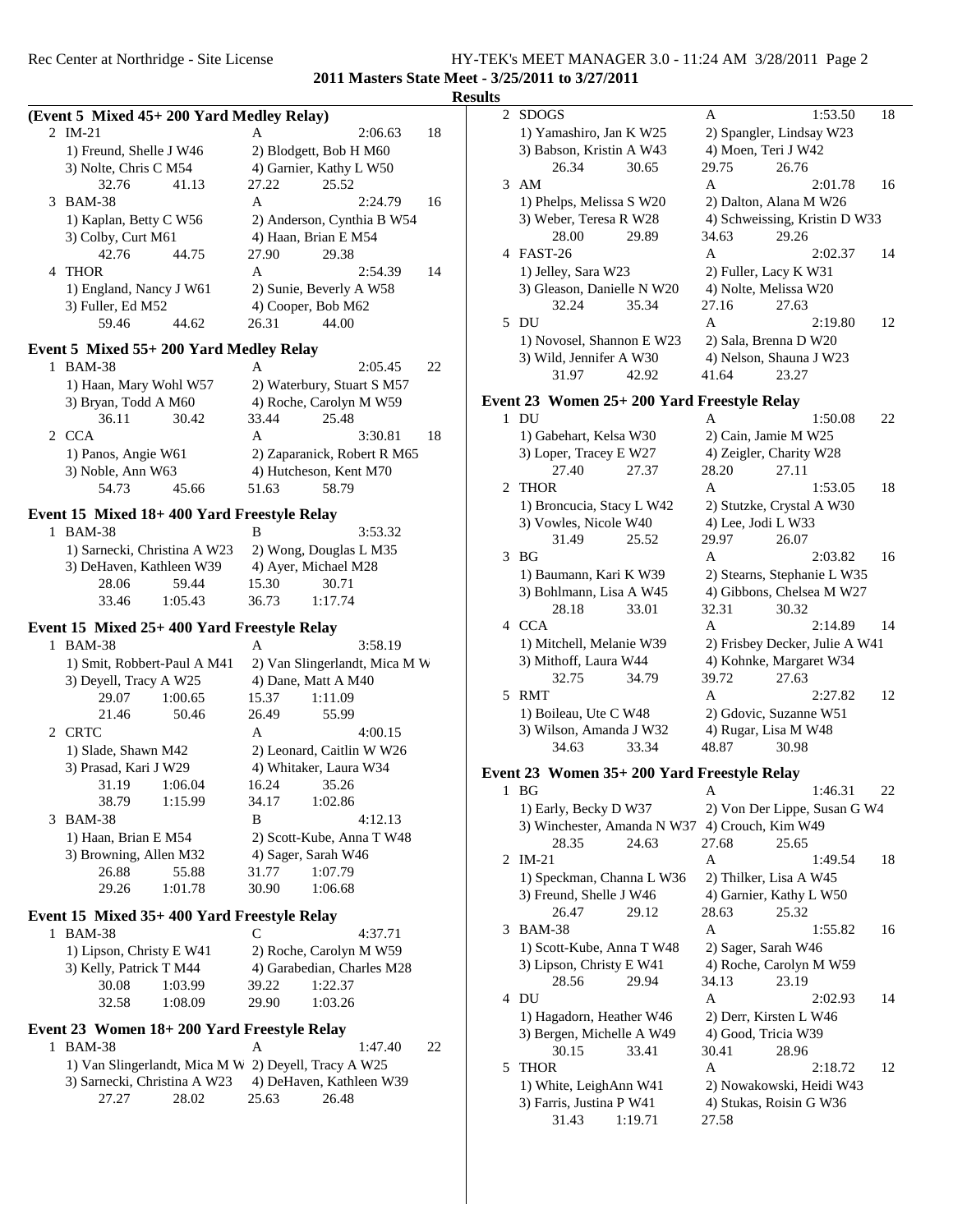## Rec Center at Northridge - Site License HY-TEK's MEET MANAGER 3.0 - 11:24 AM 3/28/2011 Page 3 **2011 Masters State Meet - 3/25/2011 to 3/27/2011**

# Results<br><sup>3</sup>

|   |                                             |                               |    | Result |
|---|---------------------------------------------|-------------------------------|----|--------|
|   | Event 23 Women 45+ 200 Yard Freestyle Relay |                               |    |        |
|   | 1 AM                                        | A<br>2:13.92                  | 22 |        |
|   | 1) Bershok, Rhonda W46                      | 2) Walker, Laurie W46         |    |        |
|   | 3) Andrie, Katherine Q W46                  | 4) Washburn, Lynette A W47    |    |        |
|   | 34.20<br>38.39                              | 32.21<br>29.12                |    |        |
|   | 2 IM-21                                     | A<br>2:27.47                  | 18 |        |
|   | 1) Nolte, Susan D W50                       | 2) Hashimoto, Christine L W63 |    |        |
|   | 3) Anziano, Marcia W66                      | 4) Fletcher, Lynne E W50      |    |        |
|   | 36.31<br>39.19                              | 39.91<br>32.06                |    |        |
|   | 3 <sub>BG</sub>                             | A                             | 16 |        |
|   |                                             | 2:42.53                       |    |        |
|   | 1) Buchannan, Peggy W78                     | 2) Homan, Deborah A W48       |    |        |
|   | 3) Sortwell, Andrea W51                     | 4) Hertzberg, Ruth S W78      |    |        |
|   | 55.08<br>33.70                              | 34.07<br>39.68                |    | E      |
|   | 4 CCA                                       | A<br>2:47.57                  | 14 |        |
|   | 1) McKim, Penny A W65                       | 2) Noble, Ann W63             |    |        |
|   | 3) Mazzetta, Marcy L W52                    | 4) Panos, Angie W61           |    |        |
|   | 49.61<br>47.75                              | 27.99<br>42.22                |    |        |
|   | Event 24 Men 18+200 Yard Freestyle Relay    |                               |    |        |
| 1 | SQID-32                                     | A<br>1:32.45                  | 22 |        |
|   | 1) Schnell, Jon M36                         | 2) Christianson, Jon R M29    |    |        |
|   | 24.05<br>23.61                              | 22.88<br>21.91                |    |        |
| 2 | <b>THOR</b>                                 | A<br>1:36.10                  | 18 |        |
|   | 1) Diaz-Arias, Lucas A M20                  | 2) Fuller, Ed M52             |    |        |
|   | 3) Ida, Kevin M28                           | 4) Foster, Jared M35          |    |        |
|   | 23.82<br>24.66                              | 24.21<br>23.41                |    |        |
| 3 | <b>SDOGS</b>                                | A<br>1:36.22                  | 16 |        |
|   |                                             |                               |    |        |
|   | 1) O'Sullivan, Chris M36                    | 2) Johnston, Mark A M50       |    |        |
|   | 3) Leeds, Richard C M24                     | 4) Abrahams, Richard T M66    |    |        |
|   | 23.62<br>24.39                              | 24.26<br>23.95                |    |        |
|   | 4 AM                                        | A<br>1:39.37                  | 14 |        |
|   | 1) Phelps, Michael R M22                    | 2) Phelps, Brian R M46        |    |        |
|   | 3) Pazmino, Jorge E M41                     | 4) Gullett, Jeff D M27        |    |        |
|   | 26.06<br>25.48                              | 24.59<br>23.24                |    |        |
|   | 5 DU                                        | A<br>1:40.23                  | 12 |        |
|   | 1) Wise, Mike M46                           | 2) Walker, Jerry R M46        |    |        |
|   | 3) Garrey, Ruslan R M20                     | 4) Scott, Greg C M51          |    |        |
|   | 25.31<br>25.29                              | 25.63<br>24.00                |    |        |
|   | 6 RMT                                       | A<br>1:48.49                  | 10 | E      |
|   | 1) Nydegger, Bryan C M23                    | 2) Davidson, Ron M41          |    |        |
|   | 3) Martin, Thomas A M18                     | 4) Cusack, Clif M41           |    |        |
|   | 27.08<br>28.36                              | 27.21<br>25.84                |    |        |
| 7 | SQID-32                                     | B<br>2:01.57                  | 8  |        |
|   | 1) Ganiyev, Doston M23                      | 2) Hayden, John W M39         |    |        |
|   | 3) Pryor, Keith T M40                       | 4) Smith, David J M23         |    |        |
|   | 27.50<br>35.18                              | 33.00<br>25.89                |    |        |
|   | Event 24 Men 25+200 Yard Freestyle Relay    |                               |    |        |
|   | 1 DU                                        | A<br>1:32.13                  | 22 |        |
|   | 1) Jackson, Keaka M30                       | 2) Lang, Elliot E M28         |    |        |
|   | 3) Rosinski, Thomas J M41                   | 4) Eisenhuth, Matthew S M36   |    |        |
|   | 23.79<br>22.90                              | 22.98<br>22.46                |    |        |
| 2 | RMT                                         | A<br>1:39.22                  | 18 |        |
|   |                                             |                               |    |        |
|   | 1) Krell, David M32                         | 2) Barta, Nick R M26          |    |        |
|   | 3) Boileau, Michael G M49                   | 4) Bergstedt, Brent M M30     |    |        |
|   | 25.22<br>24.85                              | 25.36<br>23.79                |    |        |
|   |                                             |                               |    |        |
|   |                                             |                               |    |        |

| lits |   |                                           |                                |    |
|------|---|-------------------------------------------|--------------------------------|----|
|      |   | 3 FAST-26                                 | 1:46.42<br>Α                   | 16 |
|      |   | 1) Stanback, John M57                     | 2) Garcia, Doug A M49          |    |
|      |   | 3) Tuohy, Brian P M28                     | 4) Treanor, Nate M33           |    |
|      |   | 27.08<br>28.13                            | 26.72<br>24.49                 |    |
|      |   | 4 BAM-38                                  | A<br>1:49.54                   | 14 |
|      |   | 1) Wong, Douglas L M35                    | 2) Ayer, Michael M28           |    |
|      |   | 3) Pins, Michael T M45                    | 4) Browning, Allen M32         |    |
|      |   | 27.76<br>28.90                            | 27.41<br>25.47                 |    |
|      |   |                                           |                                |    |
|      | 5 | <b>THOR</b>                               | A<br>2:10.39                   | 12 |
|      |   | 1) Juliano, Kevin J M31                   | 2) Cooper, Bob M62             |    |
|      |   | 3) Forrester, Scott G M33                 | 4) McClelland, Ryan M M28      |    |
|      |   | 25.50<br>44.48                            | 32.72<br>27.69                 |    |
|      |   | Event 24 Men 35+ 200 Yard Freestyle Relay |                                |    |
|      | 1 | <b>BAM-38</b>                             | A<br>1:36.34                   | 22 |
|      |   | 1) Smit, Robbert-Paul A M41               | 2) Meymaris, Gregory M39       |    |
|      |   |                                           |                                |    |
|      |   | 3) Dane, Matt A M40                       | 4) Garabedian, Charles M28     |    |
|      |   | 24.15<br>24.20                            | 24.38<br>23.61                 |    |
|      | 2 | BG                                        | A<br>1:43.53                   | 18 |
|      |   | 1) Leo, Mark M51                          | 2) McLaughlin, Patrick M41     |    |
|      |   | 3) White, Brad M41                        | 4) Casler, Mark E M42          |    |
|      |   | 27.62<br>26.77                            | 24.31<br>24.83                 |    |
|      | 3 | <b>THOR</b>                               | Α<br>1:43.84                   | 16 |
|      |   | 1) Hoyt, Brian K M44                      | 2) Cruz, Eduardo M41           |    |
|      |   | 3) Hansen, Shawn E M44                    | 4) Daughtrey, Clay L M43       |    |
|      |   | 26.77<br>24.89                            | 26.63<br>25.55                 |    |
|      |   |                                           |                                |    |
|      |   | 4 DU                                      | A<br>1:47.20                   | 14 |
|      |   | 1) Stewart, Scott G M36                   | 2) De Seguin, Michael M57      |    |
|      |   | 3) Classen, Ken A M49                     | 4) Nichols, Joe D M36          |    |
|      |   | 24.35<br>26.38                            | 29.68<br>26.79                 |    |
|      | 5 | <b>DAWGS</b>                              | A<br>1:49.92                   | 12 |
|      |   | 1) Kruse, David L M50                     | 2) Mainard, Tom S M59          |    |
|      |   | 3) Nagel, Andrew L M42                    | 4) Truxal, Erik M38            |    |
|      |   | 29.69<br>25.64                            | 24.91<br>29.68                 |    |
|      |   | 6 BG                                      | B<br>2:20.03                   | 10 |
|      |   |                                           |                                |    |
|      |   | 1) Wilson, Richard N M44                  | 2) Reetz, Eric F M51           |    |
|      |   | 3) Cattles, Steve M51                     | 4) Lowe, Todd W M48            |    |
|      |   | 42.67<br>33.50                            | 30.37<br>33.49                 |    |
|      |   | Event 24 Men 45+ 200 Yard Freestyle Relay |                                |    |
|      |   | 1 DU                                      | 1:45.67<br>A                   | 22 |
|      |   | 1) Mann, Jonathan E M50                   | 2) Blakeslee, Christopher P M5 |    |
|      |   | 3) Chapman, Steve M54                     | 4) Burke, Patrick L M49        |    |
|      |   |                                           |                                |    |
|      |   | 25.71<br>27.05                            | 27.84<br>25.07                 |    |
|      | 2 | <b>BAM-38</b>                             | A<br>1:46.44                   | 18 |
|      |   | 1) Haan, Brian E M54                      | 2) Bryan, Todd A M60           |    |
|      |   | 3) Waterbury, Stuart S M57                | 4) Colby, Curt M61             |    |
|      |   | 29.14<br>25.38                            | 27.62<br>24.30                 |    |
|      | 3 | <b>BG</b>                                 | A<br>1:59.19                   | 16 |
|      |   | 1) Ramirez, Al M49                        | 2) Kelly, John F M49           |    |
|      |   | 3) O'Keeffe, John P M49                   | 4) Huggins, David A M51        |    |
|      |   | 30.40<br>31.34                            | 29.11<br>28.34                 |    |
|      |   |                                           |                                |    |
|      | 4 | $IM-21$                                   | A<br>1:59.32                   | 14 |
|      |   | 1) Nolte, Chris C M54                     | 2) Plummer, Mark A M74         |    |
|      |   | 3) Blodgett, Bob H M60                    | 4) Lehrer, Mark G M53          |    |
|      |   | 25.17<br>31.84                            | 36.63<br>25.68                 |    |
|      | 5 | <b>DAWGS</b>                              | A<br>2:27.23                   | 12 |
|      |   | 1) Murphy, Jim M50                        | 2) King, William E M71         |    |
|      |   | 3) Quirke, Terence T M81                  |                                |    |
|      |   | 30.00<br>51.15                            | 25.78<br>40.30                 |    |
|      |   |                                           |                                |    |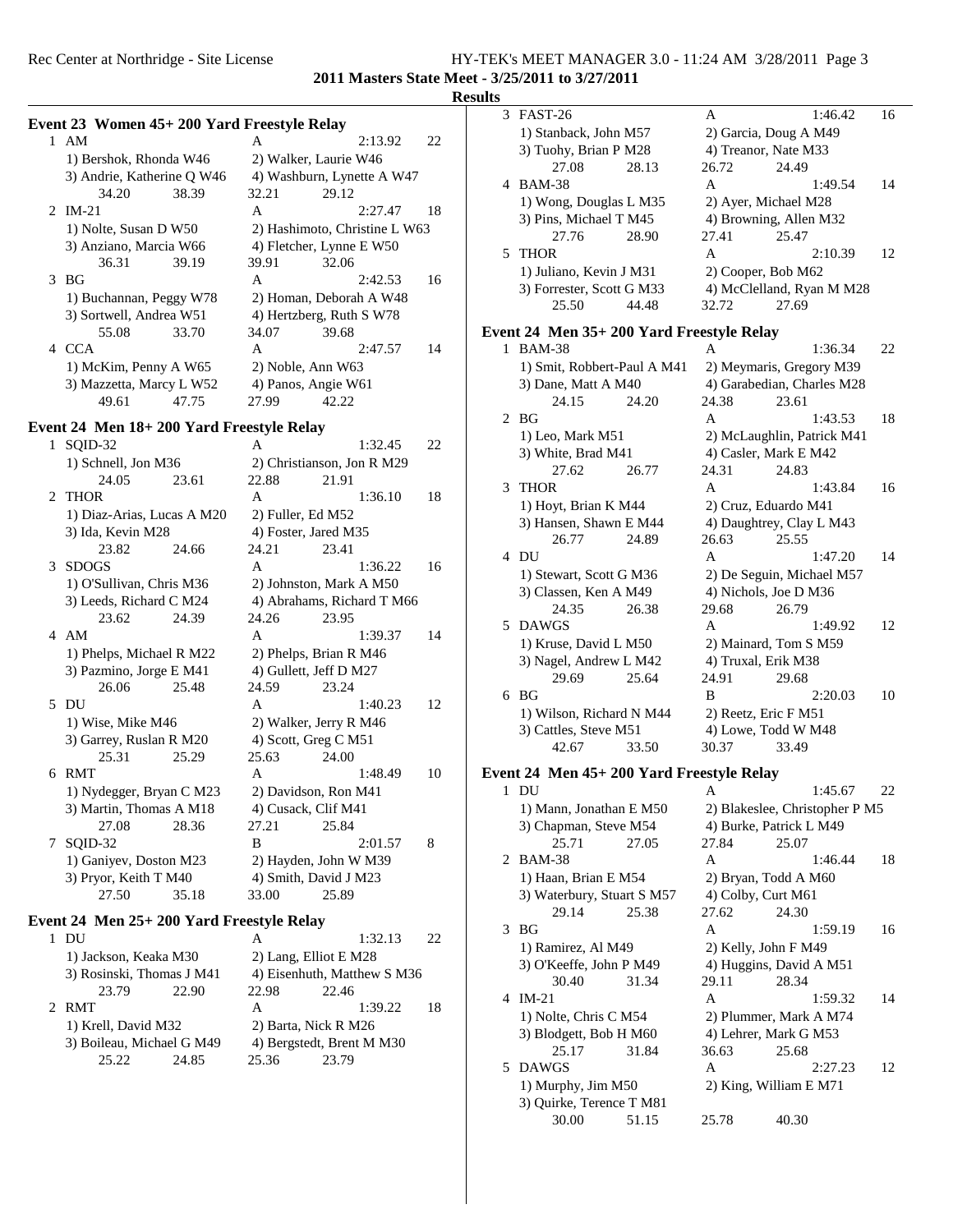## Rec Center at Northridge - Site License HY-TEK's MEET MANAGER 3.0 - 11:24 AM 3/28/2011 Page 4 **2011 Masters State Meet - 3/25/2011 to 3/27/2011**

**Results**

|   |                                            |                               |    | resun |
|---|--------------------------------------------|-------------------------------|----|-------|
|   | Event 24 Men 55+200 Yard Freestyle Relay   |                               |    |       |
|   | $1$ BG                                     | A<br>1:58.68                  | 22 |       |
|   | 1) McElhinney, Tom B M57                   | 2) Hess, Richard M56          |    |       |
|   | 3) Tobin, John C M68                       | 4) Lehman, Mel J M57          |    |       |
|   | 26.63<br>24.67                             | 32.33<br>35.05                |    |       |
|   |                                            |                               |    |       |
|   | Event 27 Mixed 18+200 Yard Freestyle Relay |                               |    |       |
|   | 1 THOR                                     | A<br>1:38.56                  | 22 |       |
|   | 1) Lee, Jodi L W33                         | 2) Stutzke, Crystal A W30     |    | E     |
|   | 3) Diaz-Arias, Lucas A M20                 | 4) Foster, Jared M35          |    |       |
|   | 26.11<br>25.66                             | 23.35<br>23.44                |    |       |
|   | 2 DU                                       | A<br>1:42.36                  | 18 |       |
|   | 1) Lang, Elliot E M28                      | 2) Loper, Tracey E W27        |    |       |
|   | 3) Nelson, Shauna J W23                    | 4) Jackson, Keaka M30         |    |       |
|   | 23.47<br>28.57                             | 27.22<br>23.10                |    |       |
|   | $3$ BG                                     | A<br>1:43.22                  | 16 |       |
|   | 1) Gimlin, Matt R M26                      | 2) Gibbons, Chelsea M W27     |    |       |
|   | 3) Walker, Sarah E W26                     | 4) Amos, Eddie B M18          |    |       |
|   | 28.29<br>28.27                             | 23.53<br>23.13                |    |       |
|   | 4 SDOGS                                    | A<br>1:44.42                  | 14 |       |
|   | 1) Abrahams, Richard T M66                 | 2) O'Sullivan, Chris M36      |    |       |
|   | 3) Moen, Teri J W42                        | 4) Spangler, Lindsay W23      |    |       |
|   | 23.89<br>23.65                             | 26.52<br>30.36                |    |       |
|   | 5 FAST-26                                  | $\mathsf{A}$<br>1:45.27       | 12 |       |
|   | 1) Nolte, Melissa W20                      | 2) Tuohy, Brian P M28         |    |       |
|   | 3) Gleason, Danielle N W20                 | 4) Treanor, Nate M33          |    |       |
|   | 27.86<br>26.29                             | 26.50<br>24.62                |    |       |
| 6 | SDOGS                                      | B<br>1:49.49                  | 10 |       |
|   | 1) Johnston, Mark A M50                    | 2) Leeds, Richard C M24       |    |       |
|   | 3) Johnston, Dana L W49                    | 4) Babson, Kristin A W43      |    |       |
|   | 24.66<br>24.19                             | 31.57<br>29.07                |    |       |
|   | 7 DU                                       | B<br>2:06.36                  | 8  |       |
|   | 1) Classen, Ken A M49                      | 2) Sala, Brenna D W20         |    |       |
|   | 3) Vatch, Hayley W23                       | 4) Chapman, Steve M54         |    |       |
|   | 27.70<br>42.20                             | 28.82<br>27.64                |    |       |
|   | Event 27 Mixed 25+200 Yard Freestyle Relay |                               |    |       |
|   | $1$ DU                                     | A<br>1:40.34                  | 22 |       |
|   | 1) Scott, Greg C M51                       | 2) Cain, Jamie M W25          |    | E     |
|   | 3) Zeigler, Charity W28                    | 4) Mann, Michael T M56        |    |       |
|   | 23.71<br>26.95                             | 26.29<br>23.39                |    |       |
|   | 2 AM                                       | B<br>1:44.09                  | 18 |       |
|   | 1) Washburn, Lynette A W47                 | 2) Schweissing, Kristin D W33 |    |       |
|   | 3) Pazmino, Jorge E M41                    | 4) Gullett, Jeff D M27        |    |       |
|   | 29.32<br>28.07                             | 25.19<br>21.51                |    |       |
|   | 3 DU                                       | B<br>1:51.71                  | 16 |       |
|   | 1) Gabehart, Kelsa W30                     | 2) Derr, Kirsten L W46        |    |       |
|   | 3) Walker, Jerry R M46                     | 4) Mann, Jonathan E M50       |    |       |
|   | 27.95<br>32.49                             | 26.46<br>24.81                |    |       |
|   | 4 AM                                       | A<br>1:58.90                  | 14 |       |
|   | 1) Bershok, Rhonda W46                     | 2) Weber, Teresa R W28        |    |       |
|   | 3) Acosta, Marty J M45                     | 4) Schwartzkopf, Jess J M32   |    |       |
|   | 33.95<br>33.69                             | 25.97<br>25.29                |    |       |
| 5 | <b>THOR</b>                                | A<br>2:03.44                  | 12 |       |
|   | 1) Ida, Kevin M28                          | 2) Farris, Justina P W41      |    |       |
|   | 3) Craft, Carol S W49                      | 4) McClelland, Ryan M M28     |    |       |
|   | 24.88<br>34.90                             | 36.34<br>27.32                |    |       |
|   |                                            |                               |    |       |

|   | 6 SQID-32                                   | A<br>2:04.98                 | 10 |
|---|---------------------------------------------|------------------------------|----|
|   | 1) Martinez, Kyle G M28                     | 2) Asmar, Melanie W28        |    |
|   | 3) Salutz, Alison W28                       | 4) Doherty, Kevin J M37      |    |
|   | 35.77<br>33.77                              | 31.19<br>24.25               |    |
| 7 | <b>THOR</b>                                 | B<br>2:25.28                 | 8  |
|   | 1) Myers, Joan W59                          | 2) Francavilla, Anthony M44  |    |
|   | 3) England, Nancy J W61                     | 4) Juliano, Kevin J M31      |    |
|   | 45.02<br>42.98                              | 33.26<br>24.02               |    |
|   |                                             |                              |    |
|   | Event 27 Mixed 35+ 200 Yard Freestyle Relay |                              |    |
| 1 | DU                                          | 1:42.20<br>А                 | 22 |
|   | 1) Stewart, Scott G M36                     | 2) Good, Tricia W39          |    |
|   | 3) Martin, Kimberly S W46                   | 4) Rosinski, Thomas J M41    |    |
|   | 23.84<br>28.90                              | 26.23<br>23.23               |    |
| 2 | <b>THOR</b>                                 | A<br>1:50.18                 | 18 |
|   | 1) Hoyt, Brian K M44                        | 2) Broncucia, Stacy L W42    |    |
|   | 3) Vowles, Nicole W40                       | 4) Daughtrey, Clay L M43     |    |
|   | 24.64<br>31.13                              | 29.87<br>24.54               |    |
| 3 | BG                                          | A<br>1:54.84                 | 16 |
|   | 1) Stearns, Stephanie L W35                 | 2) Baumann, Kari K W39       |    |
|   | 3) Casler, Mark E M42                       | 4) McLaughlin, Patrick M41   |    |
|   | 32.39<br>33.69                              | 24.37<br>24.39               |    |
| 4 | <b>THOR</b>                                 | B<br>1:57.02                 | 14 |
|   |                                             | 2) Stukas, Roisin G W36      |    |
|   | 1) Hansen, Shawn E M44                      |                              |    |
|   | 3) White, LeighAnn W41                      | 4) Cruz, Eduardo M41         |    |
|   | 26.58<br>32.71                              | 31.30<br>26.43               |    |
| 5 | <b>DAWGS</b>                                | A<br>2:14.84                 | 12 |
|   | 1) Murphy, Jim M50                          | 2) Dilley, Brenda K W46      |    |
|   | 3) Wise, Louise W68                         | 4) Nagel, Andrew L M42       |    |
|   | 29.80<br>42.11                              | 36.65<br>26.28               |    |
| 6 | <b>THOR</b>                                 | C<br>2:16.95                 | 10 |
|   | 1) Gelormino, Mike M43                      | 2) Townley, Antoinette W50   |    |
|   | 3) Nowakowski, Heidi W43                    | 4) Weaver, Chris M35         |    |
|   | 31.33<br>40.80                              | 15.40<br>49.42               |    |
| 7 | $IM-21$                                     | A<br>2:28.93                 | 8  |
|   | 1) Plummer, Mark A M74                      | 2) Ryman, Donna M W74        |    |
|   | 3) Clapp, Christine J W44                   | 4) Blodgett, Bob H M60       |    |
|   | 40.73<br>38.70                              | 38.88<br>30.62               |    |
|   | Event 27 Mixed 45+ 200 Yard Freestyle Relay |                              |    |
| 1 | $IM-21$                                     | 1:45.28<br>A                 | 22 |
|   | 1) Nolte, Chris C M54                       | 2) Thilker, Lisa A W45       |    |
|   | 3) Garnier, Kathy L W50                     | 4) Lehrer, Mark G M53        |    |
|   | 24.80<br>29.05                              | 25.52<br>25.91               |    |
| 2 | DU                                          | A<br>1:51.10                 | 18 |
|   | 1) Burke, Patrick L M49                     | 2) Laney, Judith B W58       |    |
|   | 3) Hagadorn, Heather W46                    | 4) Wise, Mike M46            |    |
|   | 25.22<br>32.41                              | 28.95<br>24.52               |    |
| 3 | <b>BAM-38</b>                               | A<br>1:54.96                 | 16 |
|   | 1) Anderson, Cynthia B W54                  | 2) Haan, Mary Wohl W57       |    |
|   | 3) Bryan, Todd A M60                        | 4) Waterbury, Stuart S M57   |    |
|   | 32.15<br>35.75                              | 23.18<br>23.88               |    |
| 4 | BG                                          | A<br>1:55.08                 | 14 |
|   | 1) Ramirez, Al M49                          | 2) Kimbrough, Doris R W51    |    |
|   | 3) Leo, Mark M51                            | 4) Von Der Lippe, Susan G W4 |    |
|   | 29.29<br>34.02                              | 26.66<br>25.11               |    |
| 5 | BG                                          | B<br>2:06.46                 | 12 |
|   | 1) Huggins, David A M51                     | 2) Sortwell, Andrea W51      |    |
|   |                                             |                              |    |
|   | 3) Crouch, Kim W49                          | 4) Lowe, Todd W M48          |    |
|   | 29.11<br>37.41                              | 26.80<br>33.14               |    |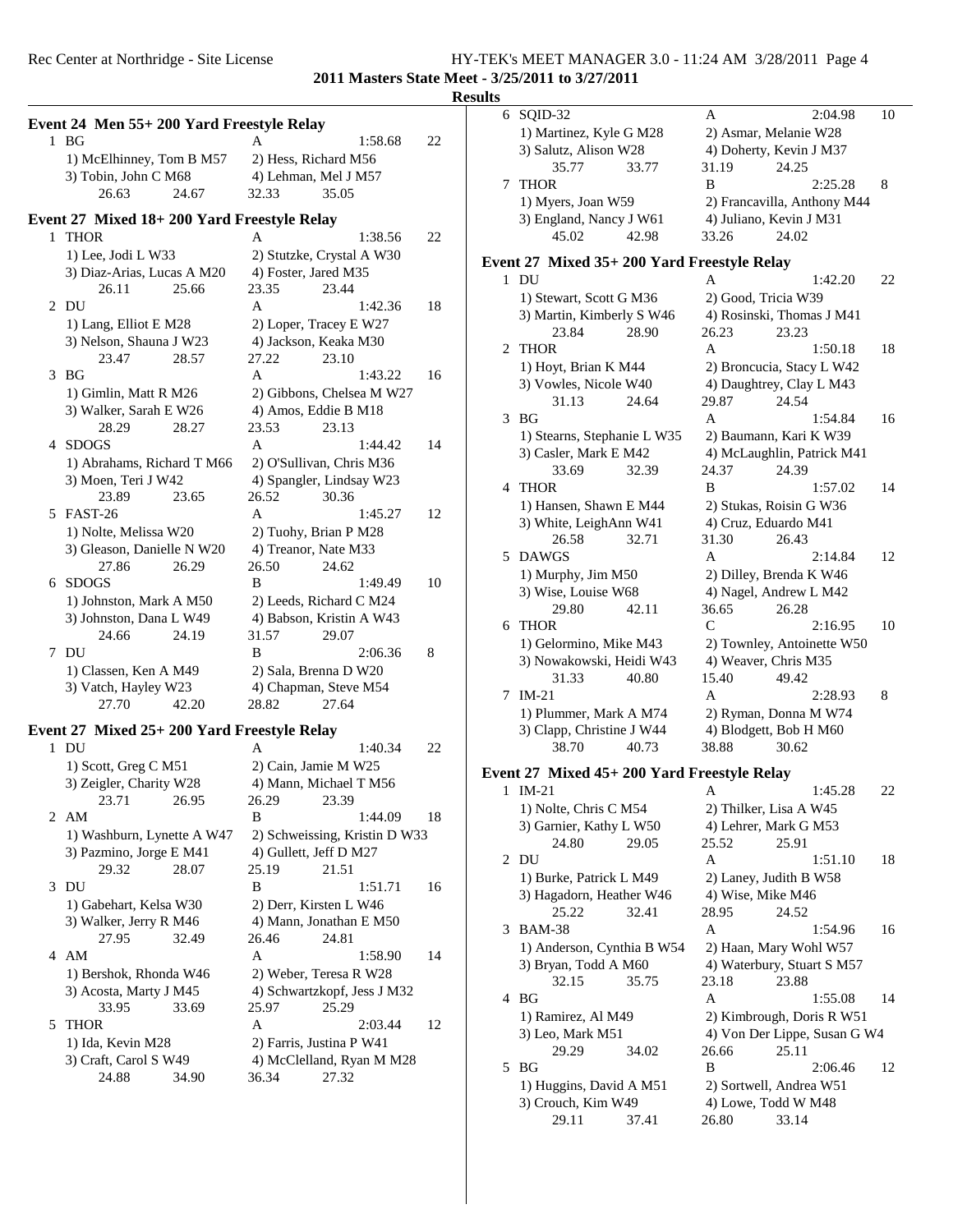### **Results**

|   | (Event 27 Mixed 45+ 200 Yard Freestyle Relay)      |                             |    |   |
|---|----------------------------------------------------|-----------------------------|----|---|
|   | 6 THOR                                             | A<br>2:06.55                | 10 |   |
|   | 1) Fuller, Ed M52                                  | 2) Stokoe, Jeanne W49       |    |   |
|   | 3) True, Ann M W55                                 | 4) Hulett, Jeffrey R M50    |    |   |
|   | 24.54<br>36.07                                     | 37.96<br>27.98              |    |   |
| 7 | <b>CCA</b>                                         | A<br>2:29.07                | 8  |   |
|   | 1) Mazzetta, Marcy L W52                           | 2) Zaparanick, Robert R M65 |    |   |
|   | 3) Panos, Angie W61                                | 4) Lucks, David A M53       |    |   |
|   | 33.93<br>46.74                                     | 1:08.53                     |    |   |
|   |                                                    |                             |    |   |
|   | Event 27 Mixed 55+ 200 Yard Freestyle Relay        |                             |    |   |
|   | $1$ BG                                             | 2:53.01<br>A                | 22 |   |
|   | 1) Buchannan, Peggy W78                            | 2) Lehman, Mel J M57        |    |   |
|   | 3) Hertzberg, Ruth S W78                           | 4) Hess, Richard M56        |    | Е |
|   | 1:06.95<br>15.77                                   | 19.21<br>1:11.08            |    |   |
|   | Event 45 Women 18+200 Yard Medley Relay            |                             |    |   |
| 1 | <b>SDOGS</b>                                       | A<br>2:17.37                | 22 |   |
|   | 1) Johnston, Dana L W49                            | 2) Spangler, Lindsay W23    |    |   |
|   | 3) Moen, Teri J W42                                | 4) Babson, Kristin A W43    |    |   |
|   | 33.78<br>37.43                                     | 35.08<br>31.08              |    |   |
| 2 | DU                                                 | A<br>2:31.01                | 18 |   |
|   | 1) Nelson, Shauna J W23                            | 2) Sala, Brenna D W20       |    |   |
|   | 3) Vatch, Hayley W23                               | 4) Novosel, Shannon E W23   |    | Е |
|   | 33.03<br>54.14                                     | 32.08<br>31.76              |    |   |
| 3 | <b>RMT</b>                                         | A<br>2:33.83                | 16 |   |
|   | 1) Gdovic, Suzanne W51                             | 2) Rugar, Lisa M W48        |    |   |
|   | 3) Williamson, Lauren K W23                        | 4) Boileau, Ute C W48       |    |   |
|   | 41.66<br>41.98                                     | 36.35<br>33.84              |    |   |
| 4 | $IM-21$                                            | A<br>2:37.23                | 14 |   |
|   | 1) Corbett, Mary W49                               | 2) Ryman, Donna M W74       |    |   |
|   | 3) Thilker, Lisa A W45                             | 4) Funk, Megan E W23        |    |   |
|   | 44.79<br>48.37                                     | 33.30<br>30.77              |    |   |
|   |                                                    |                             |    |   |
|   | Event 45 Women 25+ 200 Yard Medley Relay           |                             |    |   |
|   | 1 DU                                               | A<br>2:00.92                | 22 |   |
|   | 1) Loper, Tracey E W27                             | 2) Gabehart, Kelsa W30      |    |   |
|   | 3) Zeigler, Charity W28                            | 4) Cain, Jamie M W25        |    |   |
|   | 31.91<br>35.35                                     | 27.80<br>25.86              |    |   |
| 2 | <b>THOR</b>                                        | A<br>2:07.93                | 18 |   |
|   | 1) Stutzke, Crystal A W30                          | 2) Vowles, Nicole W40       |    |   |
|   | 3) Lee, Jodi L W33                                 | 4) Broncucia, Stacy L W42   |    |   |
|   | 31.92<br>32.40                                     | 32.41<br>31.20              |    |   |
| 3 | BG                                                 | A<br>2:17.68                | 16 |   |
|   | 1) Walker, Sarah E W26                             | 2) Gibbons, Chelsea M W27   |    |   |
|   | 3) Early, Becky D W37                              | 4) Sortwell, Andrea W51     |    |   |
|   | 33.36<br>37.66                                     | 30.94<br>35.72              |    |   |
|   | 4 AM                                               | A<br>2:18.42                | 14 |   |
|   | 1) Schweissing, Kristin D W33                      | 2) Weber, Teresa R W28      |    |   |
|   | 3) Washburn, Lynette A W47                         | 4) Dalton, Alana M W26      |    |   |
|   | 32.70<br>43.28                                     | 32.00<br>30.44              |    |   |
|   |                                                    |                             |    |   |
|   | Event 45 Women 35+200 Yard Medley Relay<br>$IM-21$ |                             |    |   |
| 1 |                                                    | Α<br>2:10.18                | 22 |   |
|   | 1) Freund, Shelle J W46                            | 2) Nolte, Susan D W50       |    |   |

| .                         |       |                       | <u>2.10.10</u>          | ___ |
|---------------------------|-------|-----------------------|-------------------------|-----|
| 1) Freund, Shelle J W46   |       | 2) Nolte, Susan D W50 |                         |     |
| 3) Speckman, Channa L W36 |       |                       | 4) Garnier, Kathy L W50 |     |
| 32.40                     | 42.60 | 29.92                 | 25.26                   |     |

|     | 2 BG                                    | Α                    | 2:12.58                     | 18 |
|-----|-----------------------------------------|----------------------|-----------------------------|----|
|     | 1) Baumann, Kari K W39                  | 2) Crouch, Kim W49   |                             |    |
|     | 3) Von Der Lippe, Susan G W4            |                      | 4) Stearns, Stephanie L W35 |    |
|     | 32.63<br>41.46                          | 25.97                | 32.52                       |    |
| 3   | DU                                      | A                    | 2:28.05                     | 16 |
|     | 1) Hagadorn, Heather W46                | 2) Good, Tricia W39  |                             |    |
|     |                                         |                      |                             |    |
|     | 3) Laney, Judith B W58                  |                      | 4) Derr, Kirsten L W46      |    |
|     | 34.98<br>34.56                          | 45.93                | 32.58                       |    |
| 4   | <b>THOR</b>                             | A                    | 2:39.27                     | 14 |
|     | 1) Nowakowski, Heidi W43                |                      | 2) Stukas, Roisin G W36     |    |
|     | 3) White, LeighAnn W41                  |                      | 4) Farris, Justina P W41    |    |
|     | 39.16<br>49.15                          | 37.20                | 33.76                       |    |
|     | Event 45 Women 45+200 Yard Medley Relay |                      |                             |    |
|     | 1 CCA                                   | A                    | 3:15.63                     | 22 |
|     | 1) Panos, Angie W61                     |                      | 2) McKim, Penny A W65       |    |
|     | 3) Clendenen, Karen A W48               |                      |                             |    |
|     |                                         |                      | 4) Mazzetta, Marcy L W52    |    |
|     | 51.87<br>51.57                          | 58.64                | 33.55                       |    |
| --- | <b>THOR</b>                             | A                    | DQ                          |    |
|     | 1) True, Ann M W55                      |                      | 2) England, Nancy J W61     |    |
|     | 3) Stokoe, Jeanne W49                   |                      | 4) Townley, Antoinette W50  |    |
|     | 1:43.83<br>41.53                        | 37.81                | 14.96                       |    |
|     | Event 46 Men 18+200 Yard Medley Relay   |                      |                             |    |
| 1   | SQID-32                                 | В                    | 1:43.11                     | 22 |
|     | 1) Schnell, Jon M36                     |                      | 2) Ganiyev, Doston M23      |    |
|     | 3) Christianson, Jon R M29              |                      | 4) Burleigh, Roger M27      |    |
|     | 27.35<br>29.53                          | 24.36                | 21.87                       |    |
|     |                                         | A                    |                             | 18 |
|     | 2 SDOGS                                 |                      | 1:44.52                     |    |
|     | 1) O'Sullivan, Chris M36                |                      | 2) Leeds, Richard C M24     |    |
|     | 3) Johnston, Mark A M50                 |                      | 4) Abrahams, Richard T M66  |    |
|     | 25.53<br>29.51                          | 26.09                | 23.39                       |    |
| 3   | <b>THOR</b>                             | A                    | 1:50.45                     | 16 |
|     | 1) Hoyt, Brian K M44                    | 2) Foster, Jared M35 |                             |    |
|     | 3) Fuller, Ed M52                       |                      | 4) Diaz-Arias, Lucas A M20  |    |
|     | 29.88<br>31.63                          | 25.72                | 23.22                       |    |
|     | 4 DU                                    | B                    | 1:50.52                     | 14 |
|     | 1) Mann, Michael T M56                  | 2) Scott, Greg C M51 |                             |    |
|     | 3) Mann, Jonathan E M50                 |                      | 4) Garrey, Ruslan R M20     |    |
|     | 29.23<br>29.93                          | 26.80                | 24.56                       |    |
| 5   | <b>BAM-38</b>                           | Α                    | 1:51.45                     | 12 |
|     | 1) Gonzales, Mike S M44                 |                      | 2) Garabedian, Charles M28  |    |
|     | 3) Cowan, Brooks M24                    |                      | 4) Wong, Douglas L M35      |    |
|     | 26.99<br>34.04                          | 26.00                | 24.42                       |    |
|     | 6 <sub>BG</sub>                         | A                    | 1:53.83                     | 10 |
|     | 1) Casler, Mark E M42                   | 2) Leo, Mark M51     |                             |    |
|     | 3) Amos, Eddie B M18                    |                      | 4) Gimlin, Matt R M26       |    |
|     | 33.30<br>30.74                          | 26.36                | 23.43                       |    |
|     | 7 RMT                                   | A                    | 1:57.99                     | 8  |
|     | 1) Cusack, Clif M41                     |                      | 2) Nydegger, Bryan C M23    |    |
|     | 3) Martin, Thomas A M18                 | 4) Krell, David M32  |                             |    |
|     |                                         |                      |                             |    |
|     | 31.24<br>32.46                          | 29.02                | 25.27                       |    |
| 8   | SQID-32                                 | A                    | 2:13.95                     | 6  |
|     | 1) Pryor, Keith T M40                   |                      | 2) Henderson, Jamie M53     |    |
|     | 3) Smith, David J M23                   |                      | 4) Hayden, John W M39       |    |
|     | 35.07<br>38.09                          | 27.66                | 33.13                       |    |